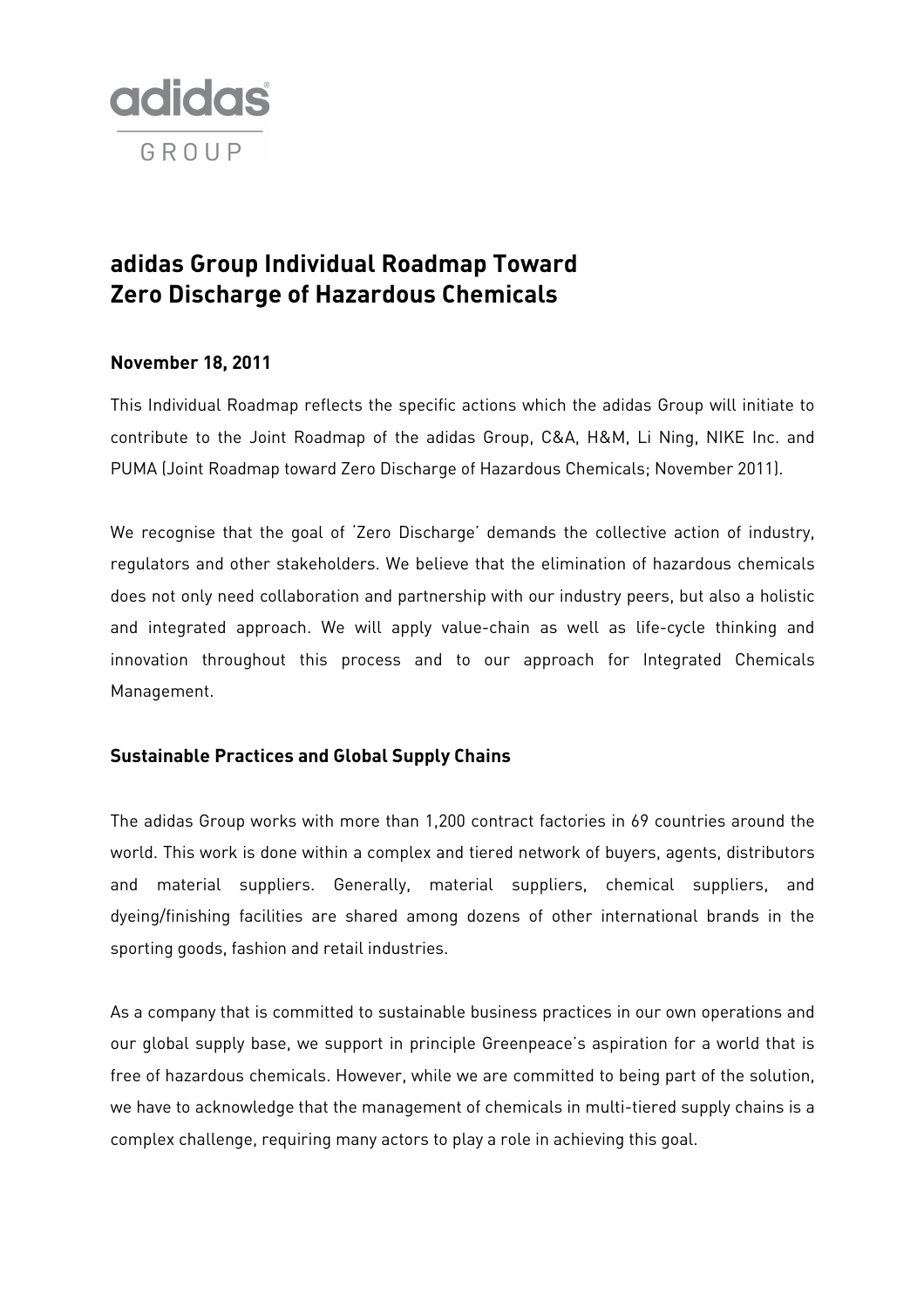

The adidas Group has had a strong track record in running leadership programmes which have reduced and minimised the use of chemicals in its products and along its supply chain. For example, in 2000, the company was a pioneer in phasing out PVC materials from its products. In the same year the company kicked off the VOC 2000 initiative to significantly reduce volatile organic compounds in athletic footwear manufacturing. By using innovative bonding and cementing systems the VOC content per pair was reduced from around 140g/pair in 1999 to 25g/pair in 2010.

#### *Other important steps that were taken to address chemicals include:*

• A comprehensive Restrictive Substances Policy for product materials has been in place since 1998, prohibiting the use of chemicals considered as harmful or toxic. The policy not only covers strictest local requirements, but also includes best practice standards as recommended by consumer organisations. We expect our business partners to take a proactive stance in improving the environmental impact of the materials they supply. Improving the environmental impact means to ensure that materials and components supplied are non-toxic in use and disposal and using them in manufacturing products does not involve toxic releases or damage to ecosystems. The policy is regularly reviewed and updated in consultation with non-governmental organisations like Greenpeace. Adherence to this policy by material suppliers is strictly checked by external auditing institutes.

*Please see the restricted substances list on our website:*  www.adidas-group.com/en/sustainability/assets/Guidelines/A01\_Sept\_2011.pdf

• Comprehensive and detailed standards for suppliers on handling, storage and disposal of chemicals are part of the adidas Group's Health & Safety Guidelines, Environmental Guidelines and the Guide to Best Environmental Practice. These guidelines specify standards for wastewater treatment and effluents. The guidelines are the basis for factory inspections and assessments conducted by our Social & Environmental Affairs Team and also external auditors.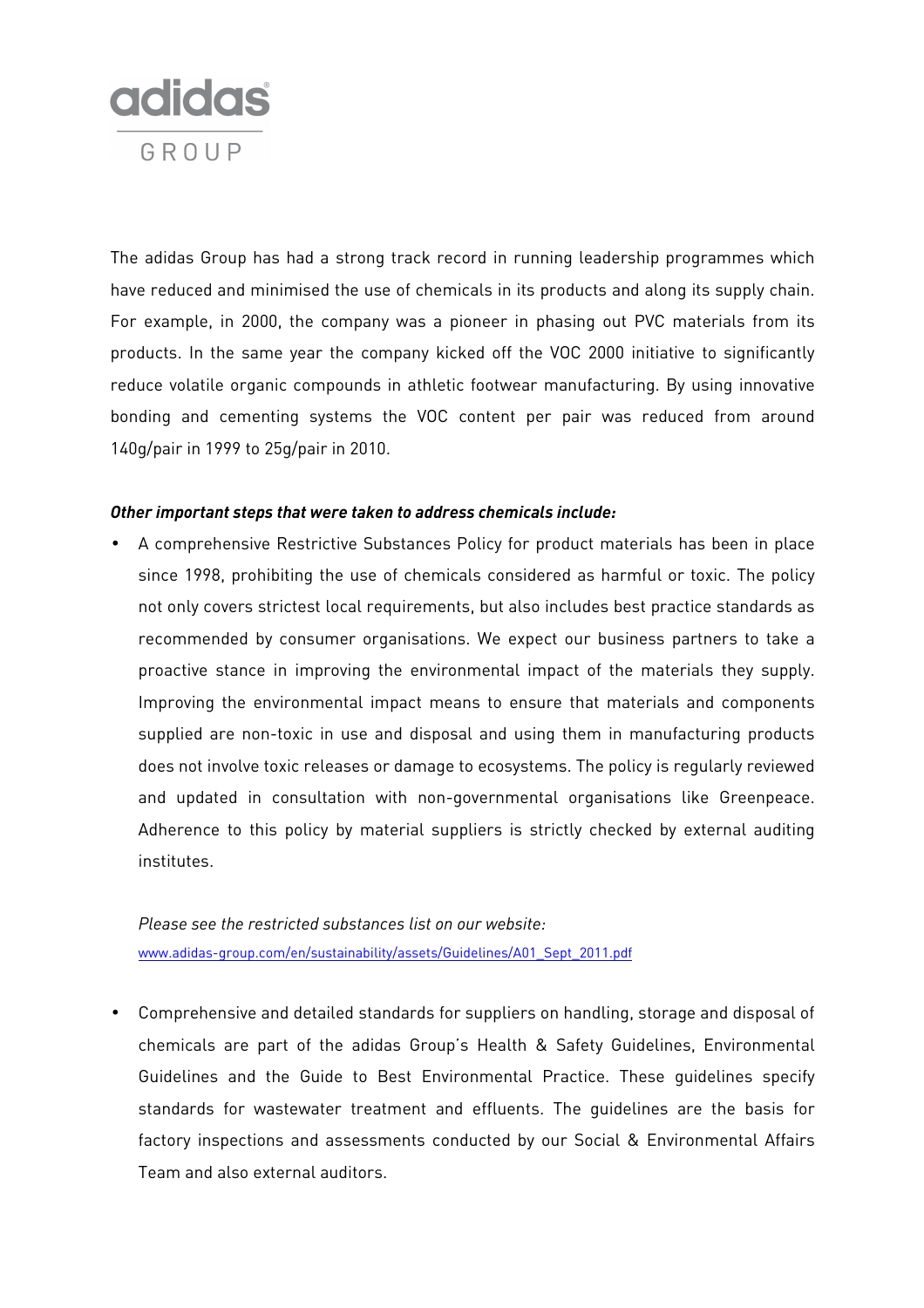

*Please see our Guidelines on the corporate website:*  www.adidas-group.com/en/sustainability/suppliers\_and\_workers/supporting\_guidelines/default.aspx

• With the launch of the adidas Group Environmental Strategy 2015, a detailed Environmental Sourcing Strategy was rolled out at the end of 2009. The sourcing strategy is built on in-depth risk assessments of suppliers at different tiers in our supply chain and the use of tailored tools for factory assessments and performance rating. In 2010, nearly 100 environmental audits were conducted in our supply chain. Mills and dye houses are one of the primary targets for these environmental audits.

*Read more about the Environmental Sourcing Strategy:*  www.adidas-group.com/en/SER2010/environment/sourcing-and-manufacturing/Default.aspx

The adidas Group strongly promotes and supports collaborative actions within the sportswear and apparel industry to gain greater leverage in improving the environmental impacts of factory operations. This is shown through our active membership within key industry groups like, for example, the Sustainable Apparel Coalition, the BLC Leather Working Group, the AFIRM Working Group on restricted substances, the Chemicals Working Group of the Outdoor Industry Association (OIA) and in the Global Social Compliance Program (GSCP).

*Read more about these organisations on their websites:*  www.apparelcoalition.org http://www.leatherworkinggroup.com/ http://www.afirm-group.com/ http://www.outdoorindustry.org/ http://www.gscpnet.com/

• The adidas Group is a founding member of the Better Cotton Initiative (BCI) that aims at making global cotton production sustainable. The adidas Group has committed to using 100% sustainable cotton in all its brands by 2018. The Better Cotton Initiative addresses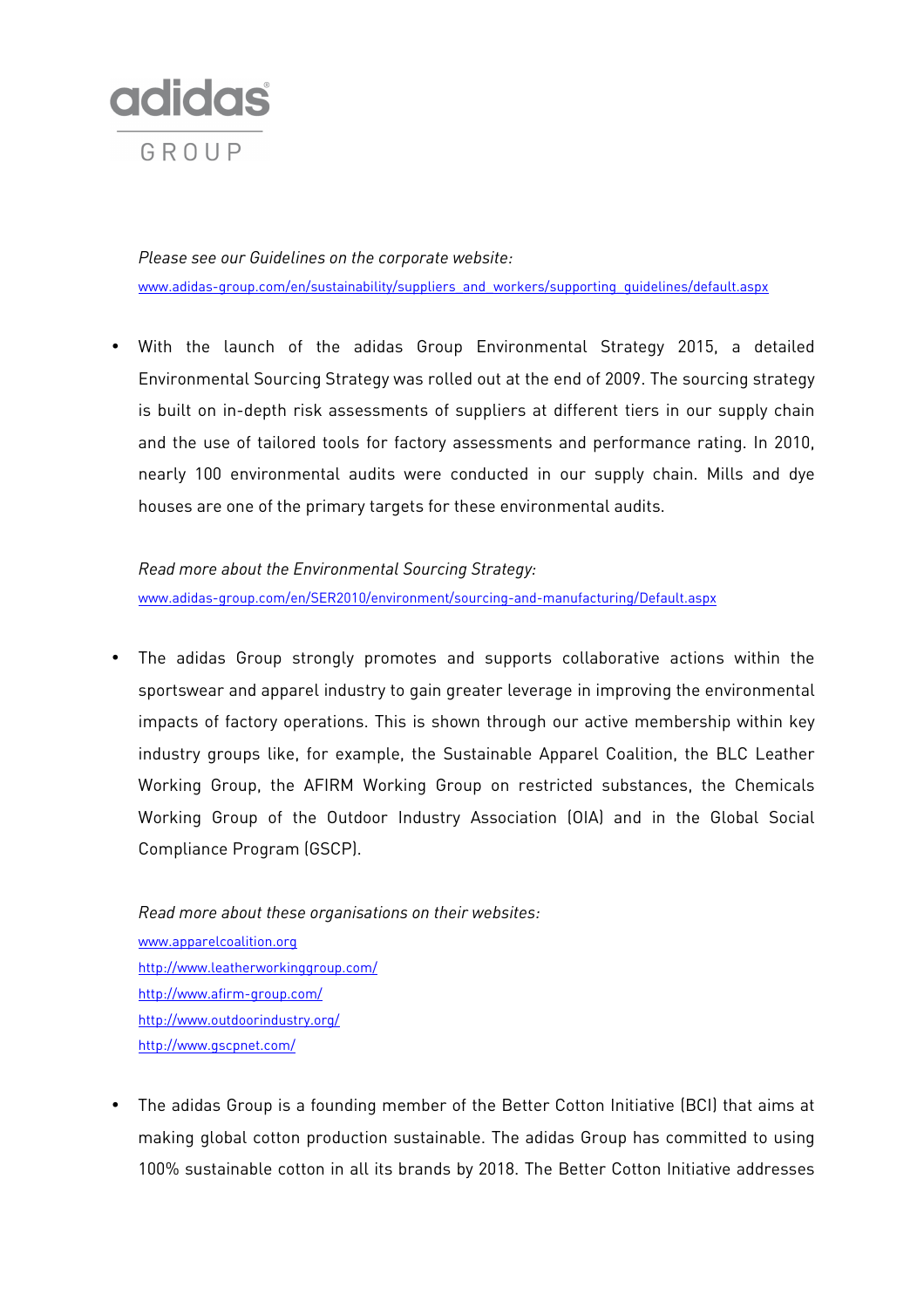

adverse environmental and social impacts of mainstream cotton farming such as excessive use of pesticides and water use. The adidas Group contributes to the Better Cotton Fast Track Fund that financially supports farmer education, which is needed to increase the supply of 'Better Cotton' in future.

*Read more about the Better Cotton Initiative:*  www.bettercotton.org

*Read more about our involvement in the Better Cotton Initiative:*  www.adidas-group.com/en/SER2010/environment/product-creation/development/better-cotton/Default.aspx

# **Specific Actions related to the Joint Roadmap**

Below we list actions that are related to the adidas Group application and implementation of the Joint Roadmap (with references to the Joint Roadmap included).

#### *adidas Group Commitment (1.1.)*

As stated in previous public statements, the adidas Group is committed to the goal of zero discharge of hazardous chemicals by 2020. Our commitment to this goal is clarified through our unconditional support of the Joint Roadmap launched in November 2011.

## *Targeting the Release of Hazardous Chemicals (3)*

The adidas Group will conduct an internal survey to understand the requirements, needs and constraints from different business units regarding the use of Perfluorinated Chemicals (PFCs).

#### *Comprehensive List of Chemicals (4.4.)*

The adidas Group will develop its own list of chemicals used in the apparel/footwear manufacturing which will be contributed to the overall group effort in the development of a comprehensive list of chemicals used in the industry.